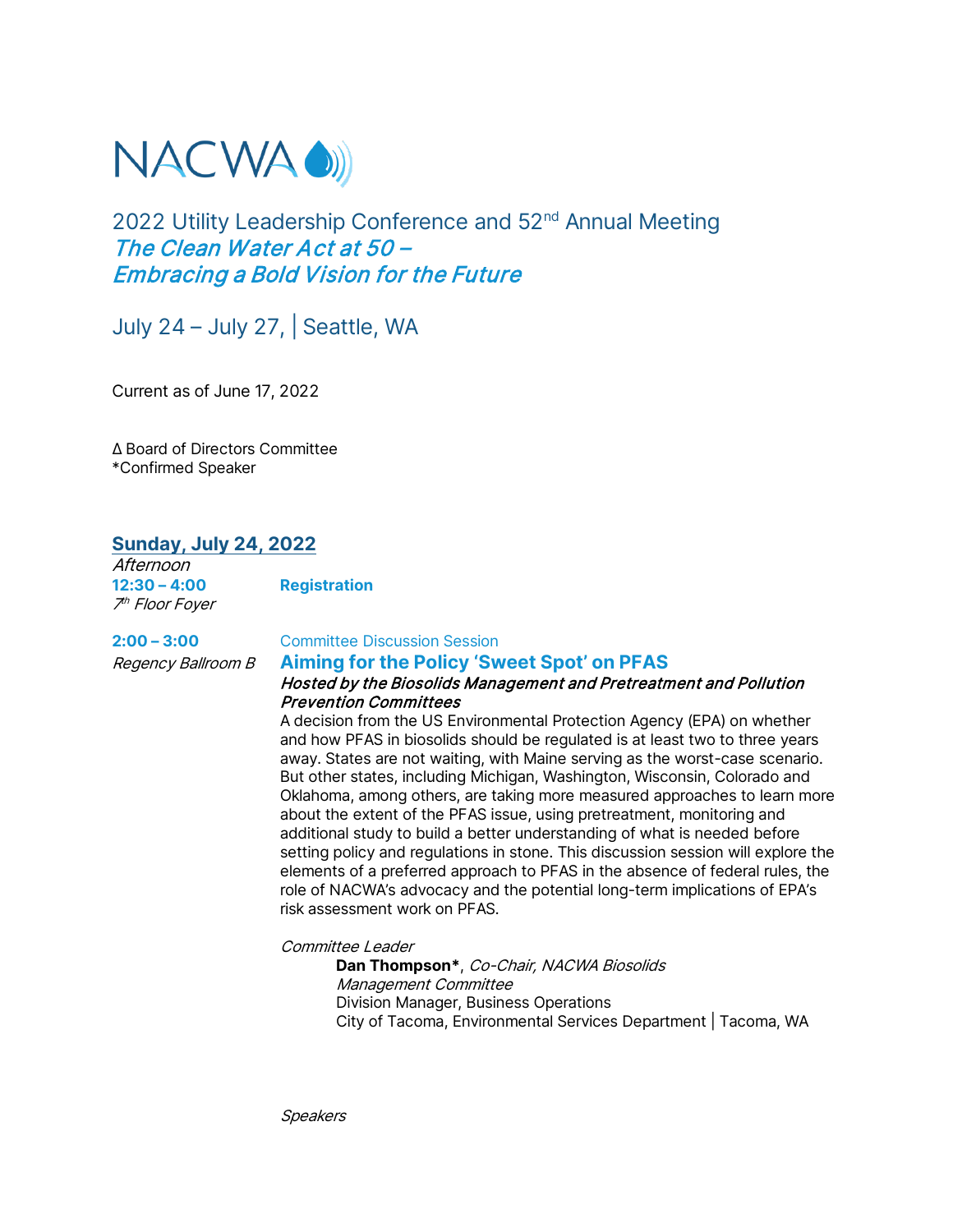## **Barb Biggs\*,** NACWA Board Member General Manager Roxborough Water & Sanitation District | Littleton, CO

**Alexandra Dunn**\*, Partner Baker Botts, LLP | Washington, DC

## **3:00 – 3:30 Break**

### **3:30 – 4:30** Committee Discussion Session

Regency Ballroom B **The Next 50 Years of Clean Water Through the Legal and Legislative Lens**

## Hosted by the Legal Affairs Committee and Legislative Workgroup

Increasingly complex environmental challenges demand increasingly creative solutions. Integrated planning and other Clean Water Act flexibilities are allowing public clean water agencies to craft paths forward while factoring in environmental, social, and economic benefits. But Congressional gridlock, entrenched agency positions, increasing delegation of major policy issues to state and local governments, and potential seismic shifts in judicial approaches to environmental issues all present barriers to making further progress. During this session, a panel of legal and policy experts will discuss what utilities might expect to see from the courts and Congress in the coming years – the good, the bad, and the ever-challenging.

#### Speakers

**Jeff Kray\*,** Partner Marten Law | Seattle, WA

**Erika Spanton\***, Attorney Beveridge & Diamond, P.C. | Washington, DC

**Jess Kramer\***, Senior Policy Advisor and Counsel Brownstein Hyatt Farber Schreck, LLP | Washington, DC

| Evening<br>$5:30 - 6:30$<br><i>701 Pre-Function</i> | <b>Welcoming Reception</b> |
|-----------------------------------------------------|----------------------------|
|-----------------------------------------------------|----------------------------|

**7:00 – 9:00 Executive Committee Meeting and Dinner Δ**

## **Monday, July 25, 2022**

| Morning       |                                             |
|---------------|---------------------------------------------|
| $8:00 - 9:30$ | <b>Awards Committee <math>\Delta</math></b> |
| 707           |                                             |

**9:00 – 12:00 Registration** 7th Floor Foyer

| $9:00 - 5:00$ | <b>NACWA Networking Lounge</b> |
|---------------|--------------------------------|
|               |                                |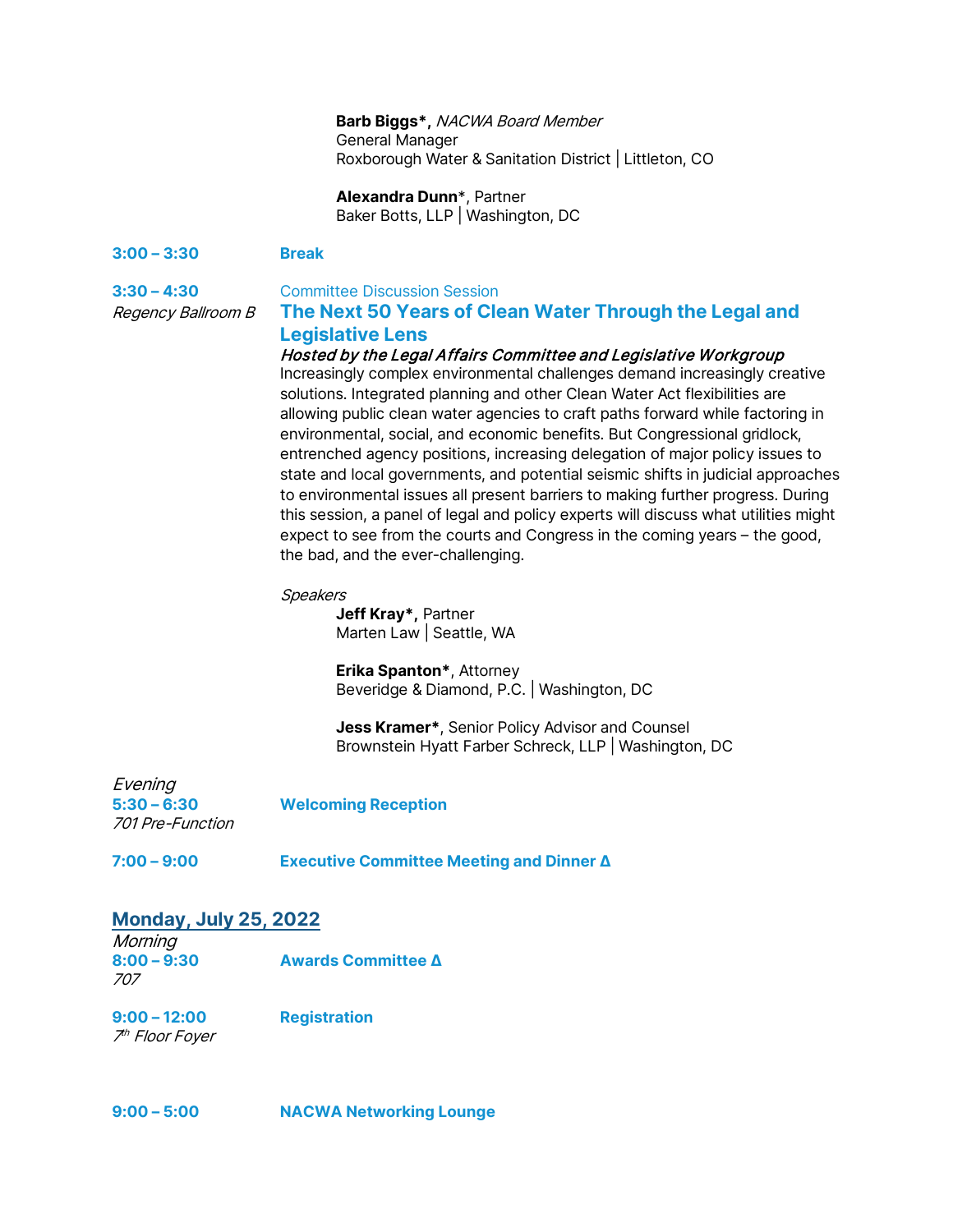702 The lounge provides an opportunity to connect with your peers on during the conference.

**9:00 – 10:00 Spouse & Guest Lounge** 708

## **9:30 – 10:45** Committee Discussion Session Regency Ballroom B **Environmental Justice: Partnering with Your Local Community and Planning for the Future**

## Hosted by the Environmental Justice Committee

Public clean water agencies are anchor institutions that play a pivotal role in not only protecting public health and the environment, but also helping achieve environmental justice for all residents. In that capacity, clean water utilities are beginning to engage with local advocates and organizations to collaboratively develop and advance initiatives aimed at achieving equity, fair treatment, and meaningful involvement for the whole community. The Committee Co-Chairs will lead a discussion on community engagement as well as the potential activities the Committee can undertake in the months ahead to implement NACWA's [Statement of Principles and Recommended A](https://www.nacwa.org/docs/default-source/resources---public/final---nacwa-ej-statement-of-principles-and-recommended-actions-37.pdf?sfvrsn=bd36fa61_2)ctions on Environmental Justice.

## Committee Leadership

**Andrew Lee\***, Co-Chair, NACWA Environmental Justice Committee Interim General Manager/Chief Executive Officer Seattle Public Utilities | Seattle, WA

**Sharise Horne**\*, Co-Chair, NACWA Environmental Justice Committee Director of Community Benefits & Partnerships Louisville & Jefferson County Metropolitan Sewer District

## **Speakers**

**Paulina López**\*, Executive Director Duwamish River Community Coalition | Seattle, WA

**Millie Piazza\***, Program Manager Washington Department of Ecology | Lacey, WA

## Private Sector Leaders Alliance

Louisville, KY

**Victoria Johnson**\*, Global Equity Director HDR Engineering, Inc. | Atlanta, GA

**Andy Kricun**\*, Managing Director Moonshot Missions | Bethesda, MD

**Walter Walker\*,** Associate/Water Equity Practice Leader Greeley and Hansen | New York, NY

**Lindsay Birt\*,** Client Solutions Architect Xylem, Inc. | South Bend, IN

**Andrew Nishihara\*,** Civil Engineer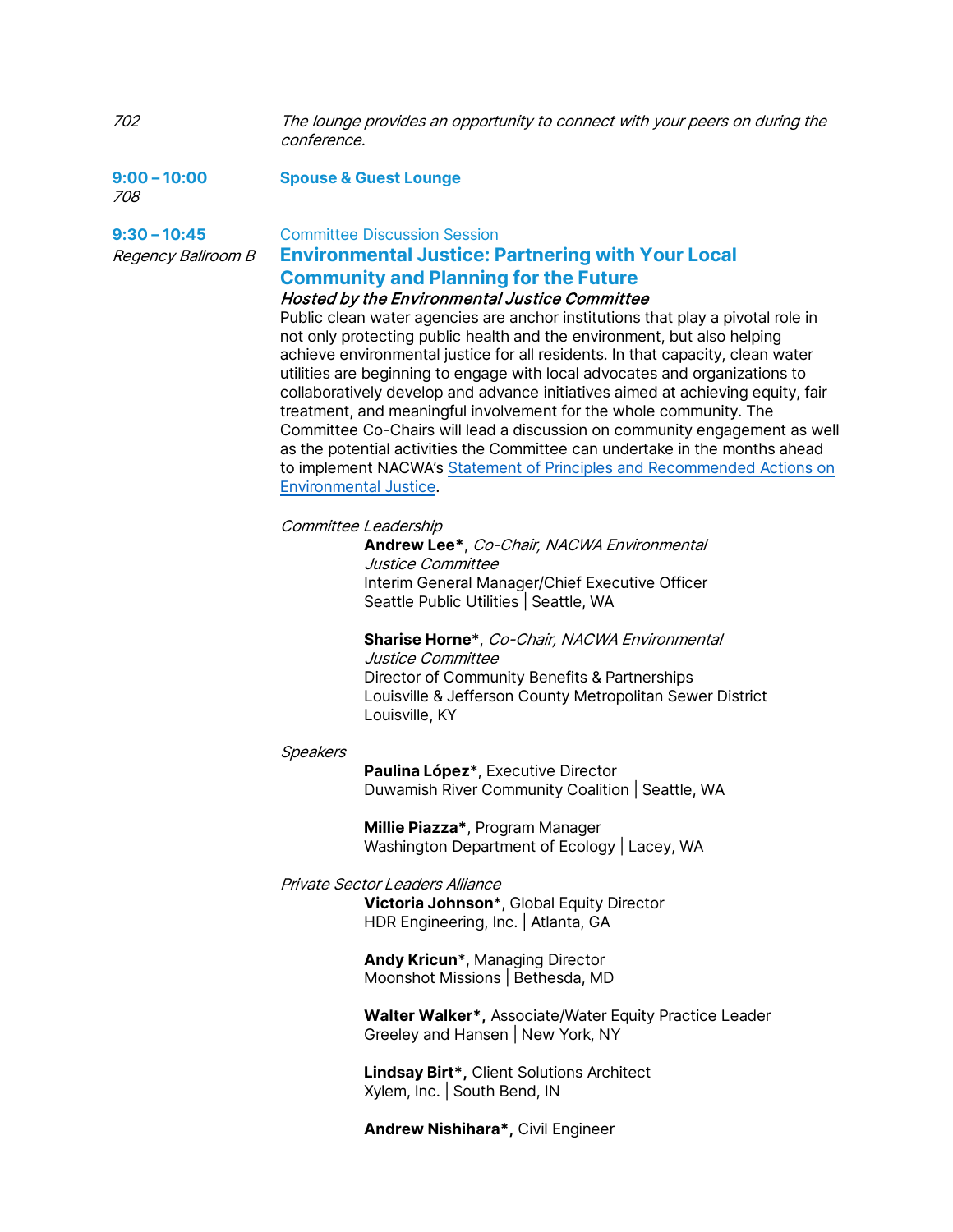## Stantec | Portland, OR

### **10:45 – 11:00 Break**

**11:00 – 12:00** Committee Discussion Session

#### Regency Ballroom B **The Power of Infrastructure Investment**

### Hosted by the Utility and Resource Management and Climate and Resiliency Committees

As spending on the Nation's infrastructure ramps up to levels not seen in decades, NACWA, its members, and the broader water sector have an unprecedented opportunity to influence how this investment can be directed to advance key Utility of the Future objectives, including resource recovery, greenhouse gas reductions, energy neutrality, climate resilience and more. In line with NACWA's Affordable Water, Resilient Communities campaign, these investments have the potential to be transformative in terms of utility management and operations as well in ensuring access to clean and safe water for all. The discussion will explore implementation of federal water investment, what it could mean for utilities striving to advance their energy sustainability and environmental outcomes, and how NACWA members can spur innovation and creative approaches.

#### Committee Leadership

**Logan Olds\***, Co-Chair, NACWA's Utility & Resource Management Committee Water Resources Recovery Services Manager Clean Water Services | Hillsboro, OR

**Nathan Qualls\***, Co-Chair, NACWA's Utility & Resource Management Committee Director of Technical Services NEW Water | Green Bay, WI

#### Speakers

**Art Umble\*,** Senior Vice President/Director of Stantec Institute Stantec | Denver, CO

**Yaniv D. Scherson\*,** Chief Operating Officer Anaergia | Carlsbad, CA

Afternoon

**12:15 – 2:00 Women's Water Network Lunch**

#### **2:00 – 4:00 Registration** 7th Floor Foyer

## **2:15 – 3:15** Committee Discussion Session

## Regency Ballroom B **What's Next for Affordability and Wet Weather**

## Hosted by the Operations Committee

Communities have made significant progress in addressing their wet weatherrelated issues, including controlling combined sewer overflows (CSOs) and managing urban stormwater, but many continue to face acute affordability challenges. EPA's update of its Financial Capability Assessment Guidance was expected to provide a more transparent examination of the true impacts of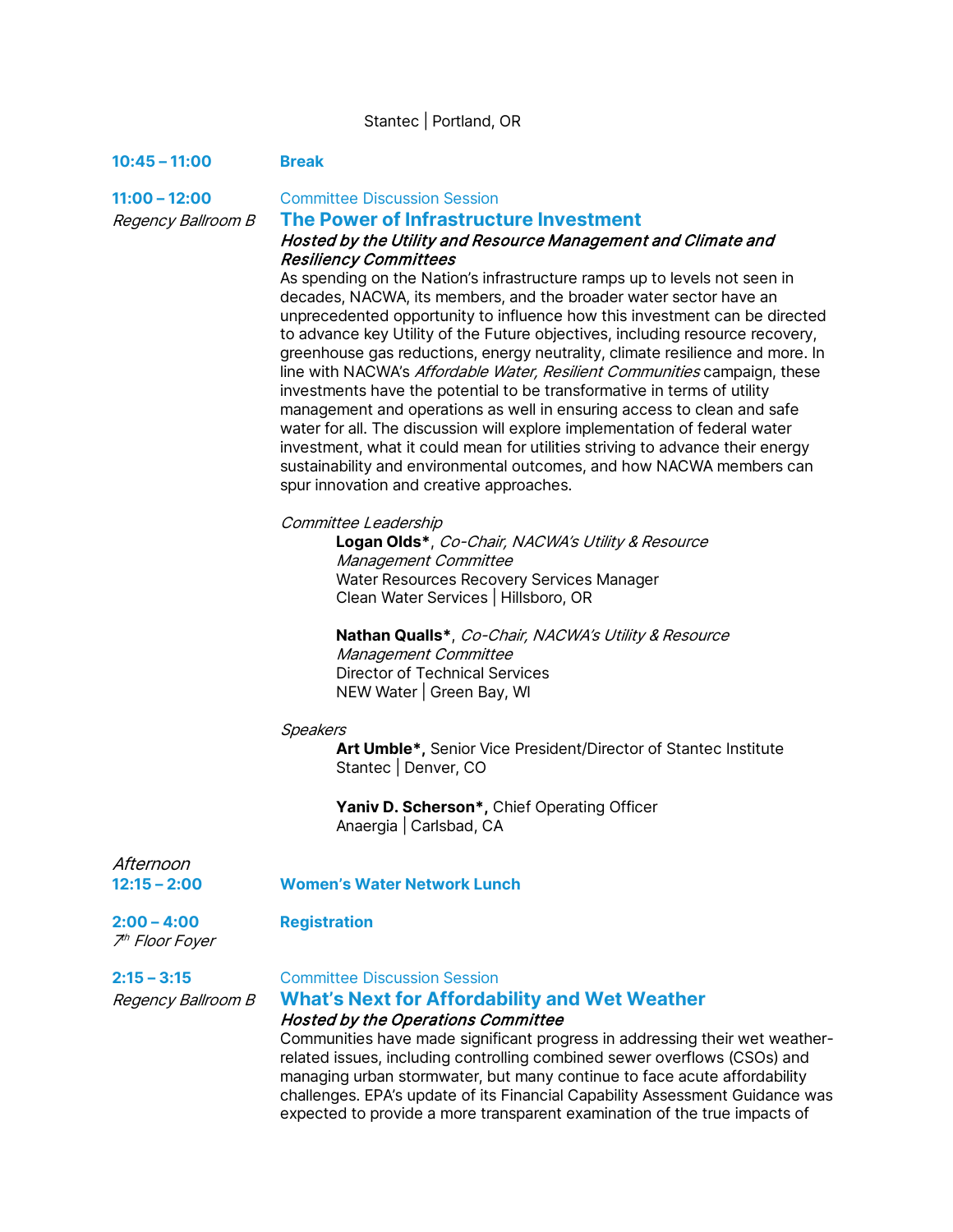mandated Clean Water Act spending on low-income households, but the recent proposal has fallen well short of the sector's expectations. This session will explore where NACWA goes next on its advocacy with EPA on the proposed guidance, provide updates on the latest developments on the CSO front, examine a case study on innovative wet weather management in Puget Sound, and more.

#### **3:15 – 3:30 Break**

## **3:30 – 5:00 Committee Discussion Session and** Turning the Tide **Screening** Regency Ballroom B **Managing Water Quality Challenges New and Old**

## Hosted by the Water Quality Committee

Water quality challenges new and old continue to put the Clean Water Act to the test. Addressing nutrient-related impairments continues to vex much of the country more than two decades after EPA first published its recommended criteria. And now new challenges like PFAS and microplastics, driven by improvements in analytical capabilities and the ubiquity of the contaminants, are raising questions about how clean water utilities will ever meet future standards. In addition to updates on the latest water quality developments, the Committee will discuss several examples where regulatory drivers are pushing the boundaries of practicality.

At the conclusion of the Committee discussion, attendees will be treated to a preview of an upcoming documentary, Turning the Tide, featuring a watershed success story from the City of Tacoma.

#### **Speakers**

**Dan Thompson\*,** Co-Chair, NACWA Biosolids Management Committee

**David Clark\*,** Senior Vice President HDR Engineering, Inc.| Boise, ID

Evening Regency Ballroom A

**6:00 – 7:30 Awards Ceremony & Reception**

## **Tuesday, July 26, 2022**

**Morning 8:30 – 11:45 Registration** 7th Floor Foyer

| $9:00 - 5:00$ | <b>NACWA Networking Lounge</b>                                                                                                                         |  |
|---------------|--------------------------------------------------------------------------------------------------------------------------------------------------------|--|
| <i>702</i>    | The lounge provides an opportunity to connect with your peers during the<br>conference. Visit the Core Leadership Coaching Center from 10:15 AM – 3:45 |  |
|               | PM.                                                                                                                                                    |  |

| $9:00 - 10:00$<br>708     | <b>Spouse &amp; Guest Lounge</b>          |
|---------------------------|-------------------------------------------|
| $9:00 - 12:00$            | <b>Plenary Session I</b>                  |
| <i>Regency Ballroom B</i> | <b>Opening Remarks</b>                    |
|                           | Kishia Powell*, NACWA President 2021-2022 |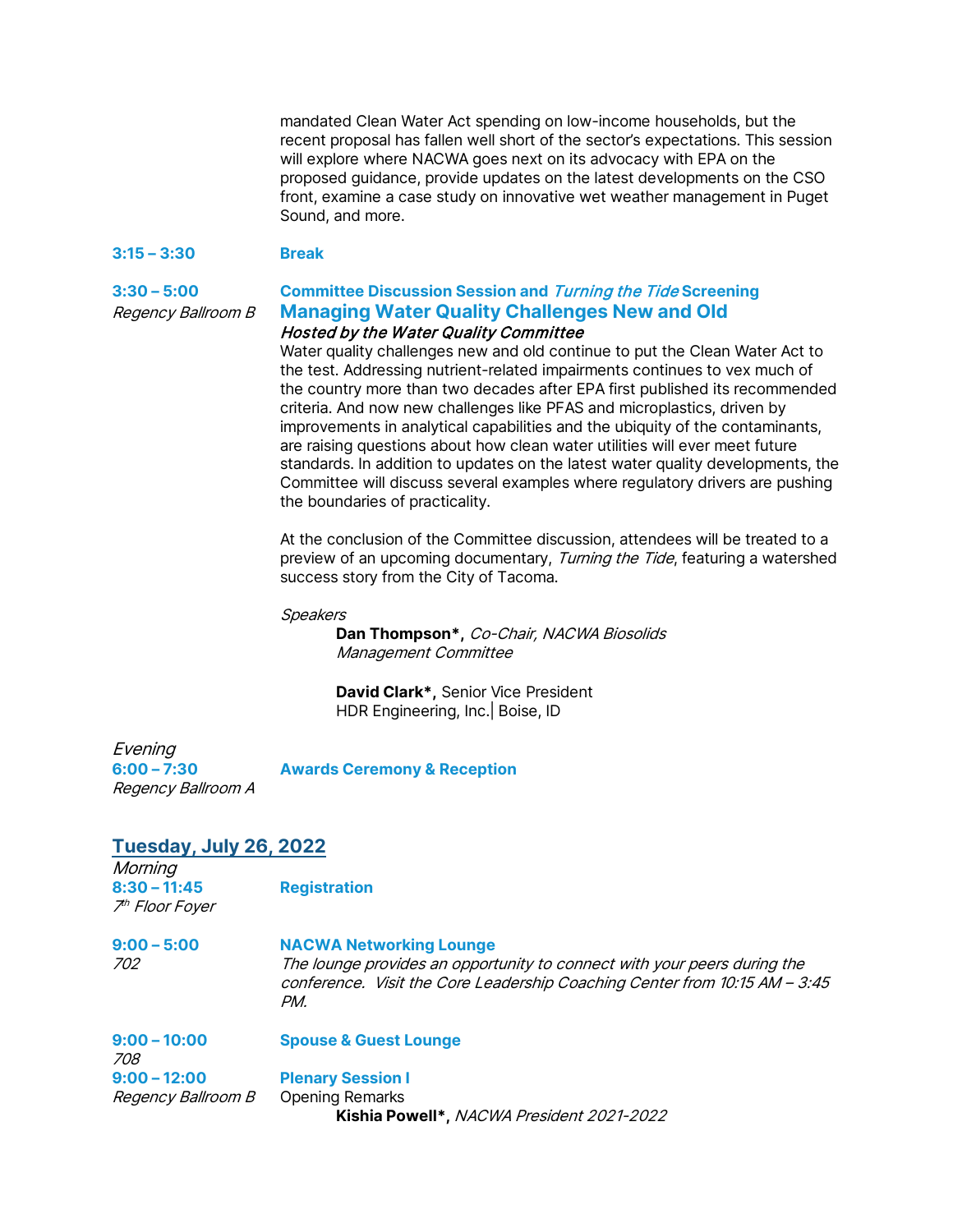Chief Operating Officer and Executive Vice President DC Water | Washington, DC

**9:15 – 10:15 Featured Speakers**

Governor Christine Todd Whitman, former Governor of New Jersey and EPA Administrator from 2001 to 2003, is one of the nation's leading speakers on environmental policy. Combining her experience at both the state and federal level, she will discuss the central role of the municipal clean water community in the success of the Clean Water Act over the past 50 years and present her vision and challenge for our sector to meet the clean water needs of the next 50 years.

## **Governor Christine Todd Whitman\***

President, The Whitman Strategy Group EPA Administrator, 2001 – 2003 Governor of New Jersey, 1994 – 2001 Princeton, NJ

Bob Perciasepe has had a long and distinguished career in senior levels at EPA, in state government, and in the environmental non-profit community. He served as Deputy Administrator at EPA from 2009 to 2014 and was instrumental in establishing Integrated Planning as a key component of the Agency's clean water program. He will add his thoughts and perspectives on what the next 50 years of clean water will look like.

#### **Bob Perciasepe\***

Senior Advisor, Center for Climate and Energy Solutions EPA Deputy Administrator, 2009 – 2014 Maryland Secretary of the Environment, 1990 – 1993 Arlington, VA

## **10:15 – 10:45 Networking Break**

**10:45 – 11:45** Panel

## Regency Ballroom B **Moving Beyond Middle Age – Envisioning the Next 50 Years of the Clean Water Act**

While arguably one of the most successful federal environmental statutes, the Clean Water Act is showing its age as it moves into its sixth decade. This panel of utility executives, environmental stakeholders, private sector leaders and government representatives will reflect on the vision laid out by our keynote, provide their own insights, and discuss how to operationalize these ideas, including what policy and/or statutory changes may be needed to ensure the Act and its implementing regulations remain relevant and effective long into the future. The panel will also discuss the critical role played by clean water utilities and how the Act should evolve to help utilities best serve their communities.

Moderator/Speaker

**Kishia Powell\*,** NACWA President 2021-2022

#### **Panelists**

**Kamuron Gurol\*,** Division Director King County Wastewater Treatment Division | Seattle, WA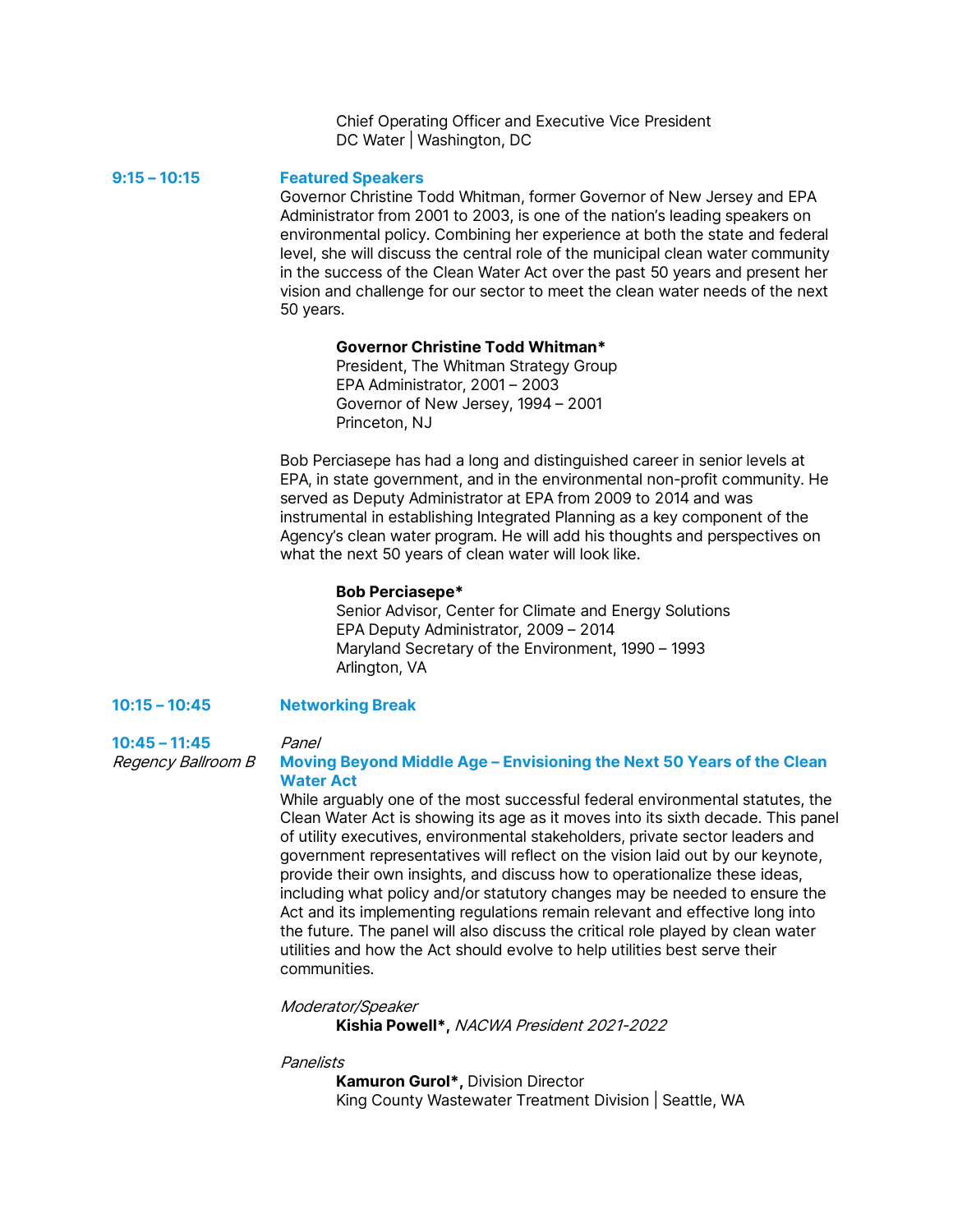**Gary Belan\*,** Senior Director, Clean Water Supply Program American Rivers | Washington, DC

**Cindy Wallis-Lage**\*, Executive Director Black & Veatch Corporation | Leawood, KS

**11:45 – 12:00 Annual Association Business Meeting**  Regency Ballroom B Report of the President Report of the Treasurer Election of Directors Consideration of NACWA Bylaws Amendments Report of the Chief Executive Officer Closing Remarks **Kishia Powell\*,** NACWA President 2021-2022 Afternoon **12:00 – 2:00 Board of Directors Meeting Δ** Regency Ballroom A **1:45 – 4:00 Registration** 7th Floor Foyer **2:00 – 5:00 Plenary Session II** Regency Ballroom B Opening Remarks **Tom Sigmund\*,** NACWA President 2022-2023 Executive Director NEW Water | Green Bay, WI

## **2:00 – 3:15** Panel

## Regency Ballroom B **Water Quality Solutions Through Collaboration and Innovation**

Signs of the Clean Water Act's shortcomings at addressing anything other than point source discharges were evident before the Act was barely 20 years old. There was talk of "watershed-based" solutions to ensure that all sources were doing their fair share, but there was little dialogue among the key stakeholders. Now, rather than pointing fingers, clean water agencies, agricultural producers, environmental groups, and state regulators are building on their shared commitment to clean water and turning to collaboration and innovative solutions to deliver water quality results. Panelists will share their perspectives on what has worked and what hasn't and provide some promising examples of what the future of clean water may look like over the next 50 years.

#### Moderator

**Tom Sigmund\*,** NACWA President 2022-2023

#### Panelists

**Lauren Lurkins\*,** Director of Natural and Environmental Resources Illinois Farm Bureau | Bloomington, IL **Sara O'Brien\*,** Executive Director Willamette Partnership | Portland, OR

**Adam Schneiders\*,** Water Quality Resource Coordinator Iowa Department of Natural Resources | Des Moines, IA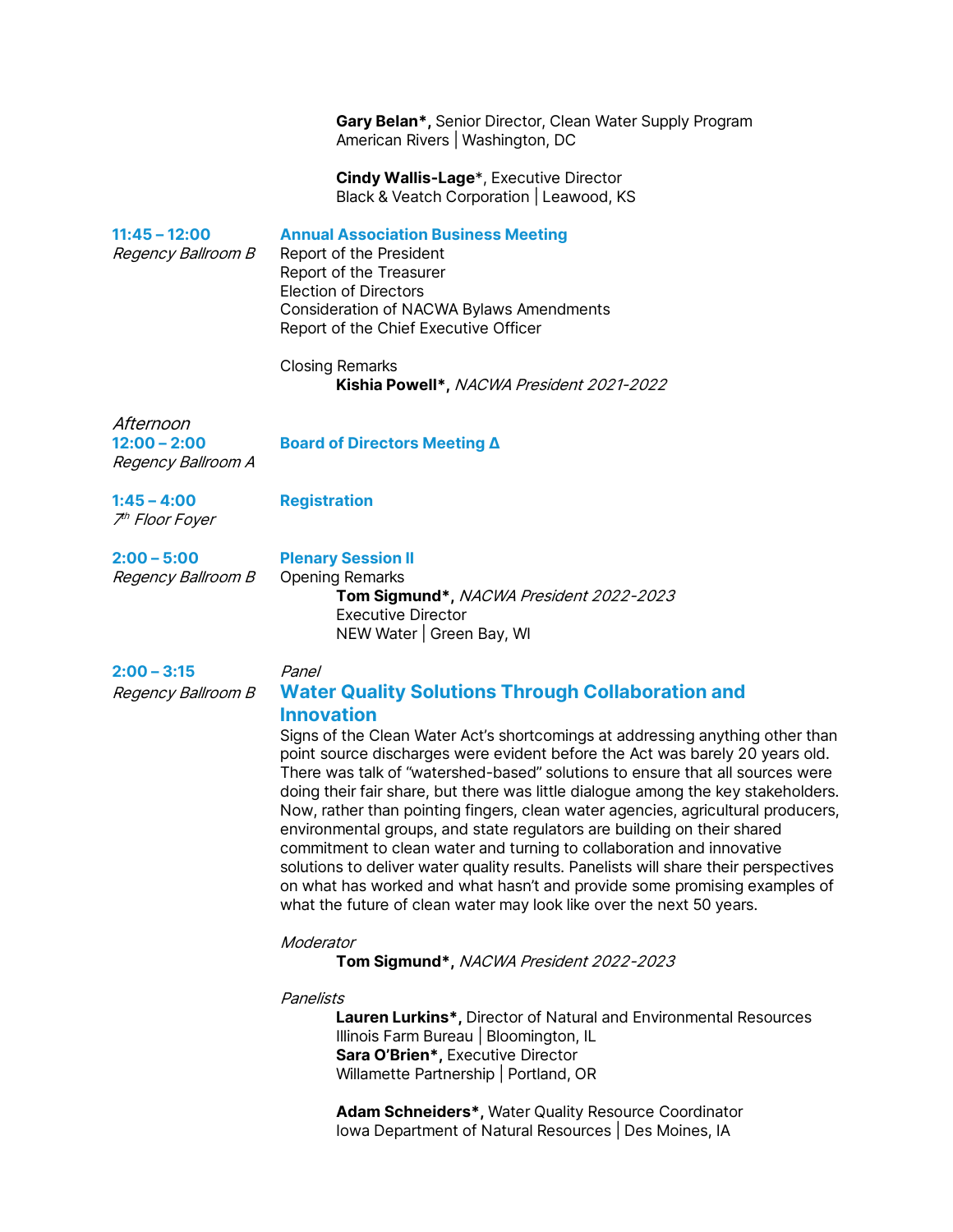## **3:15 – 3:45 Networking Break**

**3:45 – 5:00** Panel

## Regency Ballroom B **Envisioning the Future of Utility Governance and Operations**

The recent infusion of federal funding aimed at improving the country's water infrastructure presents an opportunity for public clean water utilities to look for innovative solutions and to modernize their systems. But legacy issues remain, including decades-old questions on utility governance (like public versus private ownership). Utilities are also facing acute workforce challenges – including retirements, recruitment, and adjusting to changing work environment expectations – some of which were exacerbated by the pandemic. With these current challenges as a backdrop, panelists will discuss their efforts on a range of management and operations issues to adapt to today's changing environment and prepare for the future.

## Moderator/Speaker

**Jeff Theerman\*,** Vice President and Senior Utility Performance Consultant Brown and Caldwell | St. Louis, MO

#### **Panelists**

**Andrew Lee\*,** Co-Chair, NACWA Environmental Justice Committee

Additional Speakers TBD

Closing Remarks **OJ McFoy\*,** NACWA Officer General Manager Buffalo Sewer Authority | Buffalo, NY

# Evening

## **7:00 – 11:00 Clean Water 50th Anniversary Celebration Event**

## **Wednesday, July 27, 2022**

**Morning 9:00 – 10:30 Registration** 7th Floor Foyer

**9:30 – 12:00 Plenary Session III** Regency Ballroom B Opening Remarks **OJ McFoy\*,** NACWA Officer

## **9:30 – 10:30** Panel Regency Ballroom B **The Role of Technology in Meeting 21st Century Clean Water Challenges** Clean water technology and innovation have been expanding rapidly over the past several years to help address the aging infrastructure, water quality,